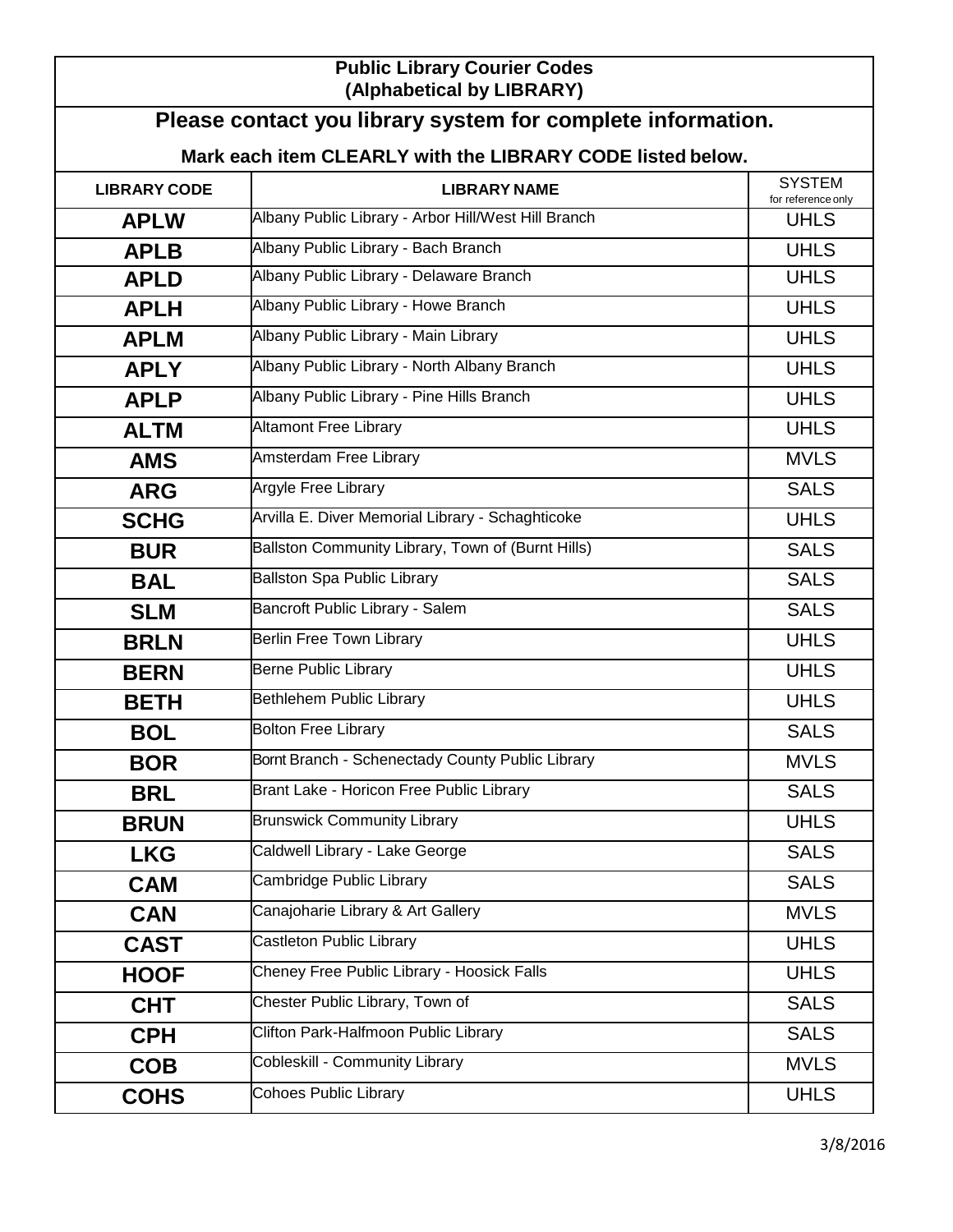## **Public Library Courier Codes (Alphabetical byLIBRARY)**

| Please contact you library system for complete information. |                                                      |                                     |  |  |
|-------------------------------------------------------------|------------------------------------------------------|-------------------------------------|--|--|
| Mark each item CLEARLY with the LIBRARY CODE listed below.  |                                                      |                                     |  |  |
| <b>LIBRARY CODE</b>                                         | <b>LIBRARY NAME</b>                                  | <b>SYSTEM</b><br>for reference only |  |  |
| <b>COLN</b>                                                 | Colonie - William K. Sanford Town Library            | <b>UHLS</b>                         |  |  |
| <b>COB</b>                                                  | <b>Community Library - Cobleskill</b>                | <b>MVLS</b>                         |  |  |
| <b>COR</b>                                                  | <b>Corinth Free Library</b>                          | <b>SALS</b>                         |  |  |
| <b>GLE</b>                                                  | Crandall Public Library - Glens Falls                | <b>SALS</b>                         |  |  |
| <b>APLD</b>                                                 | Delaware Branch - Albany Public Library              | <b>UHLS</b>                         |  |  |
| <b>EGRN</b>                                                 | <b>East Greenbush Community Library</b>              | <b>UHLS</b>                         |  |  |
| <b>EAS</b>                                                  | Easton Library - Greenwich                           | <b>SALS</b>                         |  |  |
| <b>FON</b>                                                  | Fonda - Frothingham Free Library                     | <b>MVLS</b>                         |  |  |
| <b>FTE</b>                                                  | Fort Edward Free Library                             | <b>SALS</b>                         |  |  |
| <b>FTH</b>                                                  | Fort Hunter Free Library                             | <b>MVLS</b>                         |  |  |
| <b>FTP</b>                                                  | Fort Plain Free Library                              | <b>MVLS</b>                         |  |  |
| <b>FON</b>                                                  | Frothingham Free Library - Fonda                     | <b>MVLS</b>                         |  |  |
| <b>GAL</b>                                                  | <b>Galway Public Library</b>                         | <b>SALS</b>                         |  |  |
| <b>GLE</b>                                                  | Glens Falls - Crandall Public Library                | <b>SALS</b>                         |  |  |
| <b>GNV</b>                                                  | Glenville Branch - Schenectady County Public Library | <b>MVLS</b>                         |  |  |
| <b>GLV</b>                                                  | <b>Gloversville Free Library</b>                     | <b>MVLS</b>                         |  |  |
| <b>GRAF</b>                                                 | <b>Grafton Community Library</b>                     | <b>UHLS</b>                         |  |  |
| <b>GRA</b>                                                  | Granville - Pember Library and Museum                | <b>SALS</b>                         |  |  |
| <b>EAS</b>                                                  | Greenwich - Easton Library                           | <b>SALS</b>                         |  |  |
| <b>GRN</b>                                                  | <b>Greenwich Free Library</b>                        | <b>SALS</b>                         |  |  |
| <b>GUIL</b>                                                 | <b>Guilderland Public Library</b>                    | <b>UHLS</b>                         |  |  |
| <b>LUZ</b>                                                  | Hadley-Luzerne Public Library                        | <b>SALS</b>                         |  |  |
| <b>HOOF</b>                                                 | Hoosick Falls - Cheney Free Public Library           | <b>UHLS</b>                         |  |  |
| <b>BRL</b>                                                  | Horicon Free Public Library - Brant Lake             | <b>SALS</b>                         |  |  |
| <b>APLH</b>                                                 | Howe Branch - Albany Public Library                  | <b>UHLS</b>                         |  |  |
| <b>HUD</b>                                                  | <b>Hudson Falls Free Library</b>                     | <b>SALS</b>                         |  |  |
| <b>IND</b>                                                  | Indian Lake Public Library, Town of                  | <b>SALS</b>                         |  |  |
| ILT.                                                        | Inlet Public Library, Town of                        | <b>SALS</b>                         |  |  |
| <b>JBG</b>                                                  | Johnsburg Library, Town of                           | <b>SALS</b>                         |  |  |
| <b>HOL</b>                                                  | Johnstown Public Library                             | <b>MVLS</b>                         |  |  |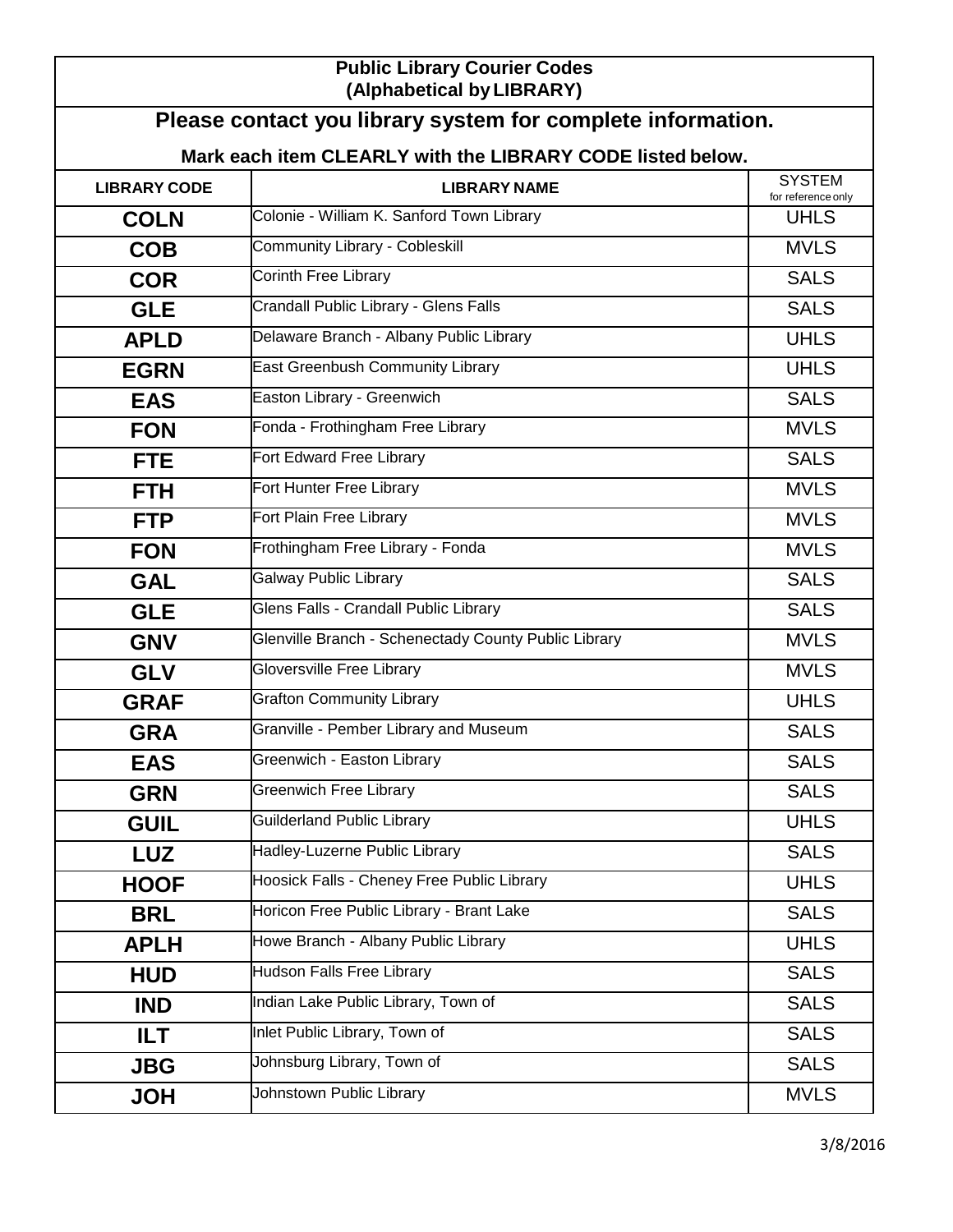## **Public Library Courier Codes (Alphabetical by LIBRARY)**

|                                                            | Please contact you library system for complete information.      |                                     |  |  |
|------------------------------------------------------------|------------------------------------------------------------------|-------------------------------------|--|--|
| Mark each item CLEARLY with the LIBRARY CODE listed below. |                                                                  |                                     |  |  |
| <b>LIBRARY CODE</b>                                        | <b>LIBRARY NAME</b>                                              | <b>SYSTEM</b><br>for reference only |  |  |
| <b>LKG</b>                                                 | Lake George - Caldwell Library                                   | <b>SALS</b>                         |  |  |
| <b>LKP</b>                                                 | Lake Pleasant Public Library, Town of                            | <b>SALS</b>                         |  |  |
| <b>TROL</b>                                                | Lansingburgh Branch - Troy Public Library                        | <b>UHLS</b>                         |  |  |
| <b>LGL</b>                                                 | Long Lake Library                                                | <b>SALS</b>                         |  |  |
| <b>STJ</b>                                                 | Margaret Reaney Memorial Library - St. Johnsville                | <b>MVLS</b>                         |  |  |
| <b>MEC</b>                                                 | Mechanicville District Public Library                            | <b>SALS</b>                         |  |  |
| <b>MEND</b>                                                | Menands Public Library                                           | <b>UHLS</b>                         |  |  |
| <b>MID</b>                                                 | Middleburgh Library                                              | <b>MVLS</b>                         |  |  |
| <b>MVLS</b>                                                | Mohawk Valley Library System                                     | <b>MVLS</b>                         |  |  |
| <b>MTP</b>                                                 | Mont Pleasant Branch - Schenectady County Public Library         | <b>MVLS</b>                         |  |  |
| <b>NASS</b>                                                | Nassau Free Library                                              | <b>UHLS</b>                         |  |  |
| <b>APLN</b>                                                | New Scotland Branch - Albany Public Library                      | <b>UHLS</b>                         |  |  |
| <b>NIS</b>                                                 | Niskayuna Branch - Schenectady County Public Library             | <b>MVLS</b>                         |  |  |
| <b>NGRN</b>                                                | North Greenbush Public Library                                   | <b>UHLS</b>                         |  |  |
| <b>NOR</b>                                                 | Northville Public Library                                        | <b>MVLS</b>                         |  |  |
| <b>GRA</b>                                                 | Pember Library and Museum - Granville                            | <b>SALS</b>                         |  |  |
| <b>PTRB</b>                                                | Petersburgh Public Library                                       | <b>UHLS</b>                         |  |  |
| <b>APLP</b>                                                | Pine Hills Branch - Albany Public Library                        | <b>UHLS</b>                         |  |  |
| <b>POES</b>                                                | Poestenkill Library                                              | <b>UHLS</b>                         |  |  |
| QUA                                                        | Quaker St.-Duanesburg Branch - Schenectady County Public Library | <b>MVLS</b>                         |  |  |
| <b>RAQ</b>                                                 | Raquette Lake Free Library                                       | <b>SALS</b>                         |  |  |
| <b>RCSC</b>                                                | Ravena - RCS Community Library                                   | <b>UHLS</b>                         |  |  |
| <b>RCSC</b>                                                | RCS Community Library - Ravena                                   | <b>UHLS</b>                         |  |  |
| <b>RENS</b>                                                | Rensselaer Public Library                                        | <b>UHLS</b>                         |  |  |
| <b>RVLL</b>                                                | Rensselaerville Library                                          | <b>UHLS</b>                         |  |  |
| <b>WAR</b>                                                 | Richards Library - Warrensburg                                   | <b>SALS</b>                         |  |  |
| <b>ROT</b>                                                 | Rotterdam Branch - Schenectady County Public Library             | <b>MVLS</b>                         |  |  |
| <b>RDL</b>                                                 | Round Lake Library                                               | <b>SALS</b>                         |  |  |
| <b>MAL</b>                                                 | Round Lake Library - Malta                                       | <b>SALS</b>                         |  |  |
| <b>SLM</b>                                                 | Salem - Bancroft Public Library                                  | <b>SALS</b>                         |  |  |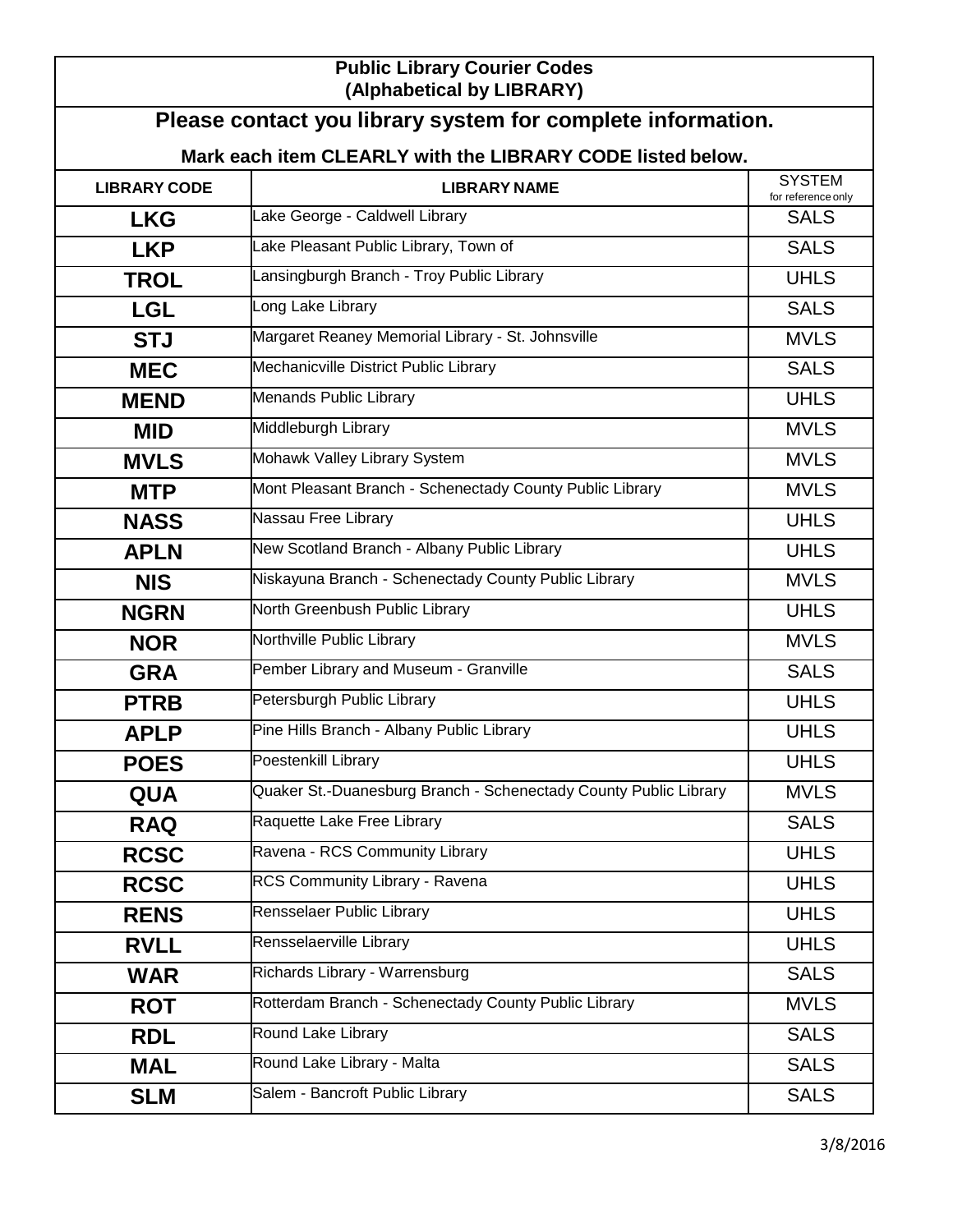| <b>Public Library Courier Codes</b><br>(Alphabetical by LIBRARY) |                                                                  |                                     |  |  |
|------------------------------------------------------------------|------------------------------------------------------------------|-------------------------------------|--|--|
|                                                                  | Please contact you library system for complete information.      |                                     |  |  |
| Mark each item CLEARLY with the LIBRARY CODE listed below.       |                                                                  |                                     |  |  |
| <b>LIBRARY CODE</b>                                              | <b>LIBRARY NAME</b>                                              | <b>SYSTEM</b><br>for reference only |  |  |
| <b>SNLK</b>                                                      | Sand Lake Town Library                                           | <b>UHLS</b>                         |  |  |
| <b>SAR</b>                                                       | Saratoga Springs Public Library                                  | <b>SALS</b>                         |  |  |
| <b>SCHG</b>                                                      | Schaghticoke - Arvilla E. Diver Memorial Library                 | <b>UHLS</b>                         |  |  |
| <b>BOR</b>                                                       | Schenectady County Public Library - Bornt Branch                 | <b>MVLS</b>                         |  |  |
| <b>GNV</b>                                                       | Schenectady County Public Library - Glenville Branch             | <b>MVLS</b>                         |  |  |
| <b>SCP</b>                                                       | Schenectady County Public Library - Main (MVLS Central Library)  | <b>MVLS</b>                         |  |  |
| <b>MTP</b>                                                       | Schenectady County Public Library - Mont Pleasant Branch         | <b>MVLS</b>                         |  |  |
| <b>NIS</b>                                                       | Schenectady County Public Library - Niskayuna Branch             | <b>MVLS</b>                         |  |  |
| <b>QUA</b>                                                       | Schenectady County Public Library - Quaker St.-Duanesburg Branch | <b>MVLS</b>                         |  |  |
| <b>ROT</b>                                                       | Schenectady County Public Library - Rotterdam Branch             | <b>MVLS</b>                         |  |  |
| <b>SCO</b>                                                       | Schenectady County Public Library - Scotia Branch                | <b>MVLS</b>                         |  |  |
| <b>WOO</b>                                                       | Schenectady County Public Library - Woodlawn Branch              | <b>MVLS</b>                         |  |  |
| <b>SHO</b>                                                       | Schoharie Free Library                                           | <b>MVLS</b>                         |  |  |
| <b>SVL</b>                                                       | Schuylerville Public Library                                     | <b>SALS</b>                         |  |  |
| <b>SCO</b>                                                       | Scotia Branch - Schenectady County Public Library                | <b>MVLS</b>                         |  |  |
| <b>SHS</b>                                                       | Sharon Springs Free Library                                      | <b>MVLS</b>                         |  |  |
| <b>SALS</b>                                                      | Southern Adirondack Library System                               | <b>SALS</b>                         |  |  |
| <b>STJ</b>                                                       | St. Johnsville - Margaret Reaney Memorial Library                | <b>MVLS</b>                         |  |  |
| <b>STEP</b>                                                      | <b>Stephentown Memorial Library</b>                              | <b>UHLS</b>                         |  |  |
| <b>STI</b>                                                       | <b>Stillwater Free Library</b>                                   | <b>SALS</b>                         |  |  |
| <b>STO</b>                                                       | <b>Stony Creek Free Library</b>                                  | <b>SALS</b>                         |  |  |
| <b>TROS</b>                                                      | Sycaway Branch - Troy Public Library                             | <b>UHLS</b>                         |  |  |

**TROL** Troy Public Library - Lansingburgh Branch TROL UHLS **TROY** Troy Public Library- Main Library **TROY** UHLS **TROS** Troy Public Library - Sycaway Branch TROS TROS UHLS Upper Hudson LibrarySystem **UHLS** UHLS **VAFL** Valley Falls Free Library **VAFL** UHLS **VOOR** Voorheesville Public Library VOOR UHLS **WAR** Warrensburg - Richards Library New York Contracts All SALS **WAT** Waterford Public Library Network Contract WAT SALS